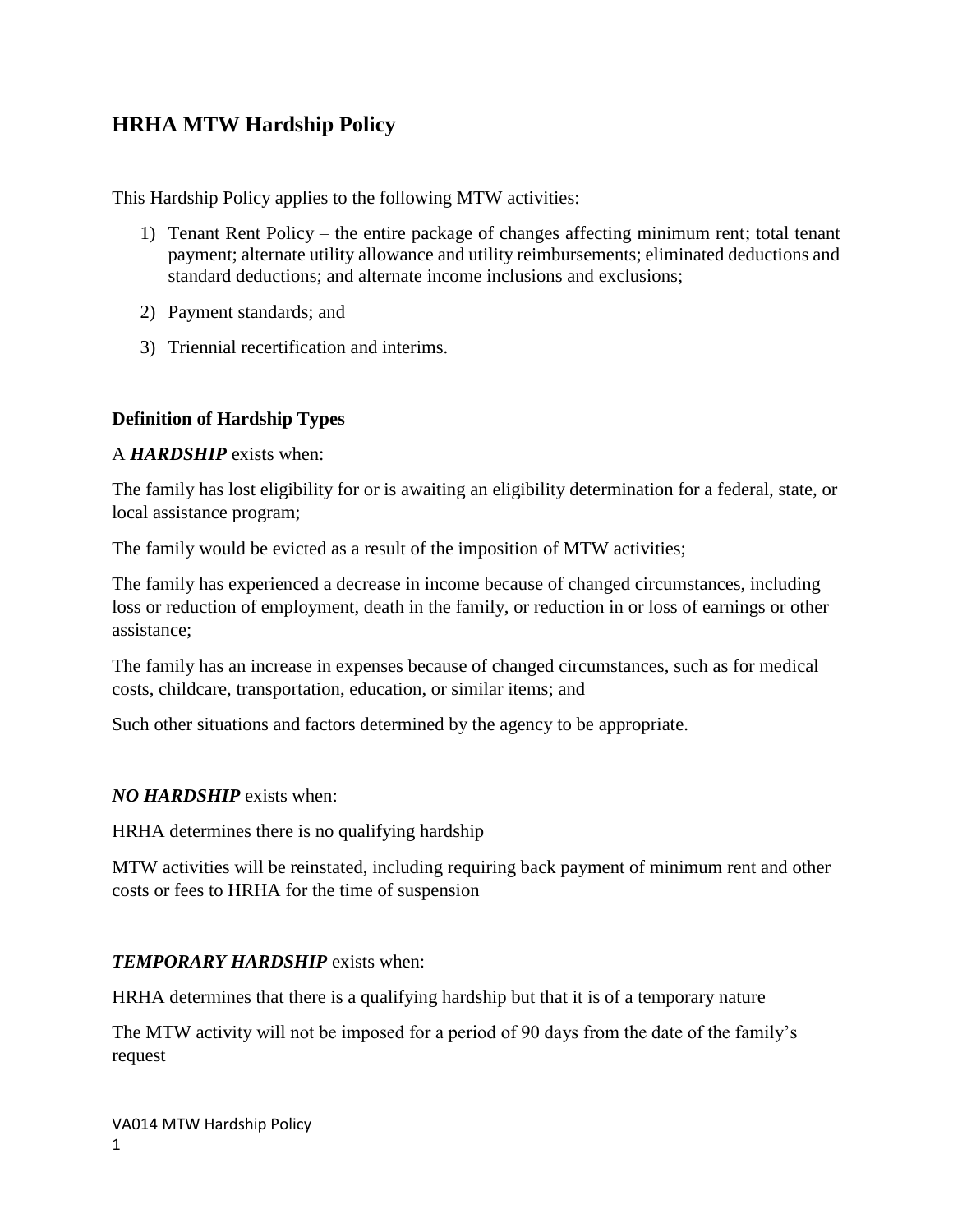At the end of the 90-day period, the MTW activity will be imposed retroactively to the time of suspension

HRHA will offer a reasonable repayment agreement for any minimum rent back payment and any other costs and fees paid by HRHA on the family's behalf during the period of suspension

# *LONG-TERM HARDSHIP* exists when:

The Housing Authority determines there is a long-term hardship

The family will be exempt from the MTW activity until the hardship no longer exists

The HRHA Hardship Policy allows the authority the flexibility to address unique, unforeseeable circumstances that may occur and to protect families in crisis. To be considered for a hardship exemption, the household must apply for all benefits for which it may be eligible. Zero income households must report income changes when income begins.

Until income is restored to the household, households must continue to meet the definitions of hardship types above and also meet all of the following criteria:

Remain in compliance with all program requirements

Not owe HRHA any money or be current with a re-payment agreement

Continued lack of income has not been through the fault of the household

Have applied for financial resources it may be eligible for but been unsuccessful in securing those

Request the hardship waiver within the deadline set by HRHA. Households have 10 business days from the date of their "Notice of Change" letter in which to request an Informal Hearing

Have not received hardship relief for the same MTW activity previously

**Minimum rent -** If paying 35% of the household's monthly adjusted income creates a hardship, households may pay reduced rent for some time period according to the policies and guidelines above for Hardship Types as determined by HRHA.

**Elimination of Unreimbursed Child Care/Medical Expense Deduction** - The few households that may experience a hardship from the elimination of the Child Care or Medical Expense deduction may make a request for rent reduction according to the policies and guidelines above for Hardship Types. Increased standard deduction offsets this change for elderly/disabled households.

VA014 MTW Hardship Policy 2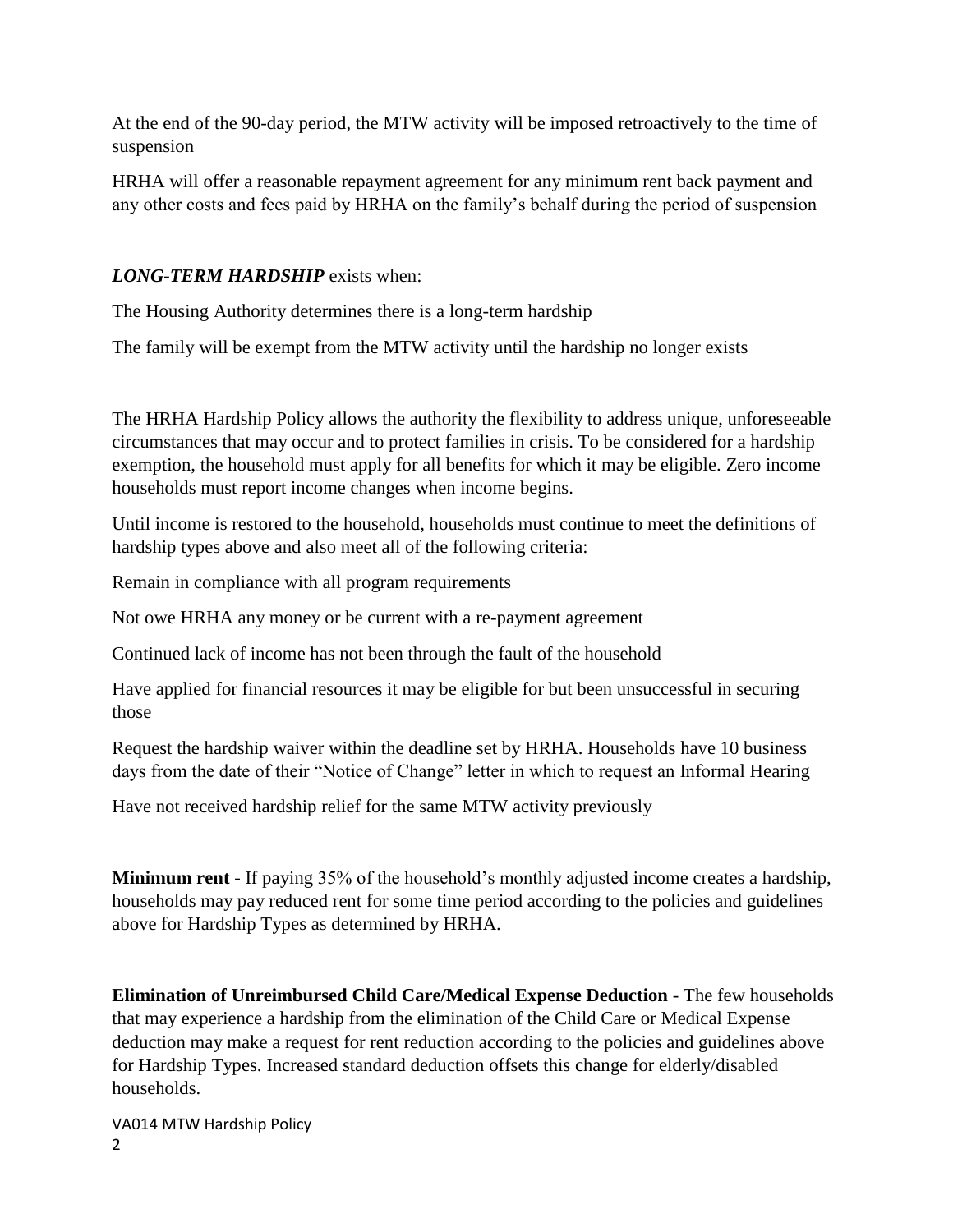Each household is eligible for only one term of relief for each rent reform initiative. If the household qualifies for more than one relief at any given recertification (annual or interim), the reliefs will be calculated concurrently.

**Payment Standards** – HRHA is raising the 1BR payment standard to 120% and raising the 1BR accessible unit payment standard to 140% of FMR only for families requiring those features; HRHA will determine if unit qualifies. Where payment standards cause a household hardship, HRHA will apply its Reasonable Accommodations policy.

**Triennial Certification and Interim Requests –** New recertification schedule will be once every three years. Households may request one interim recertification per year if they have a 20% or more decrease in total household income. Households at zero income will have an interim certification when new income begins, or after 3 months of zero income an interim will be completed with income from previous certification.

For households experiencing a hardship beyond these parameters, HRHA will consider classifying it as a long-term hardship according to the policies and guidelines above.

## **Voucher Portability**

Portability for PBV units in Franklin Heights will be restricted to 24 months.

Move requests will be handled according to HRHA's existing Portability Policy. HRHA's Reasonable Accommodation Policy will still apply.

# **Requesting a Hardship Exception**

The family must formally request a hardship exception by submitting a completed Request for Hardship Exception in written form to HRHA. Forms are available upon request at HRHA's administrative office.

If a family requests a hardship exemption, HRHA will suspend the MTW activity beginning the month following the family's hardship request. The suspension will continue until HRHA can determine whether hardship exists and whether the hardship is of a temporary or long-term nature. During suspension, the family will not be required to participate in relevant MTW activities and support will be adjusted accordingly.

Determination will be made as soon as possible but will not take longer than 10 business days.

VA014 MTW Hardship Policy If the request does not meet the hardship standards, MTW activities must resume and HRHA will collect any retroactive rent and other fees, if applicable, through a reasonable repayment agreement.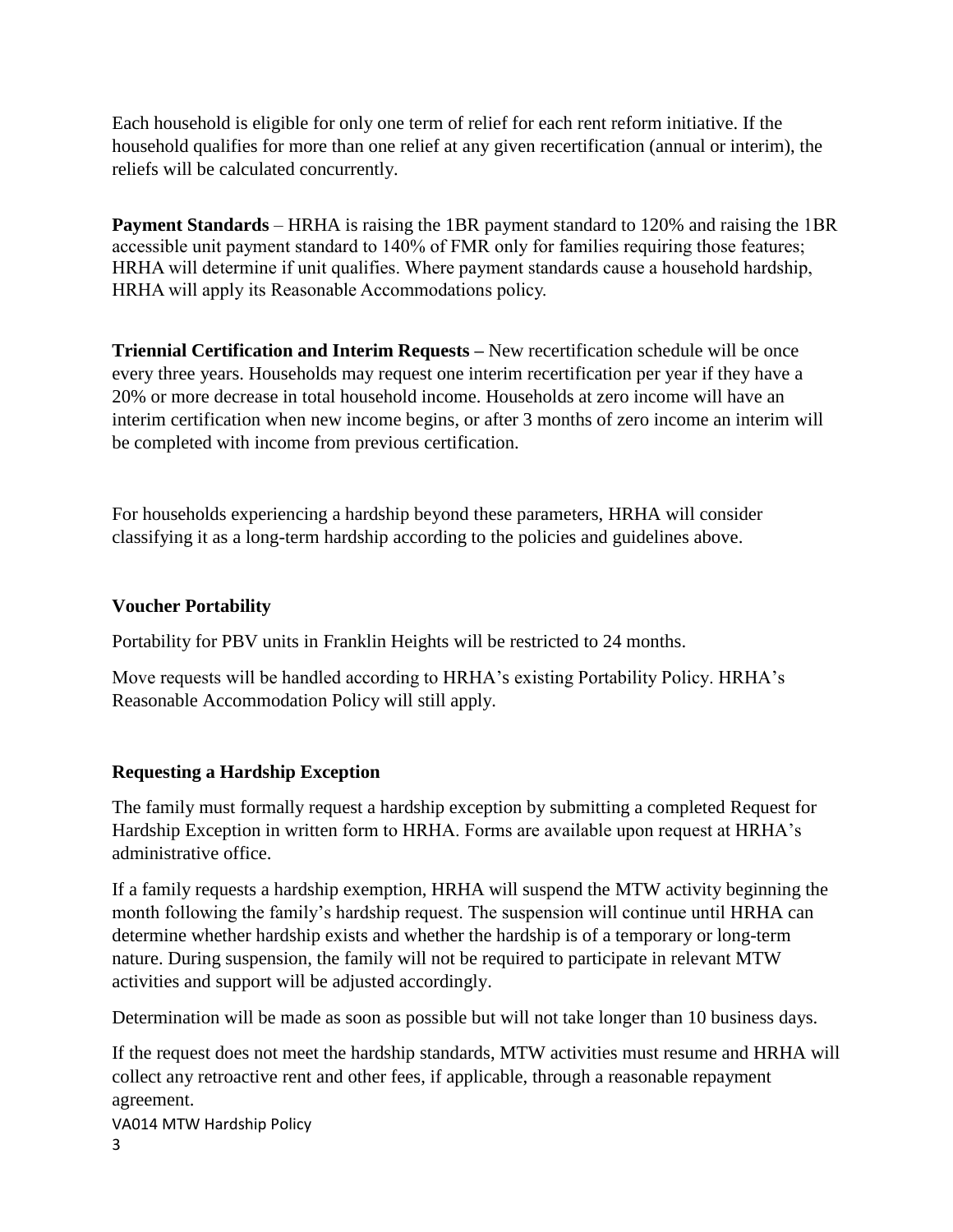If the request does meet the hardship standards, HRHA will continue to provide an exemption from the MTW activity at a reasonable level and duration in accordance with its MTW policies.

# **Appeals**

Families who disagree with the hardship review decision may appeal the determination through HRHA's existing grievance process.

# **Notification of Residents**

HRHA will:

Notify residents of its hardship policy at intake;

Review its hardship policy with residents at recertification; and

Consider if a resident qualifies for a hardship exemption when assistance is to be terminated due to an MTW activity.

# **Required Record Keeping**

HRHA will preserve all records of hardship requests, determinations, and appeals for the duration of its MTW participation.

HRHA will maintain records to ensure traceability of activities and comply with all applicable regulations. When compliant and reasonable, documentation will be maintained in electronic format.

Records will be available for public review and inspection at the agency's principal office during normal business hours and supplied to HUD if requested.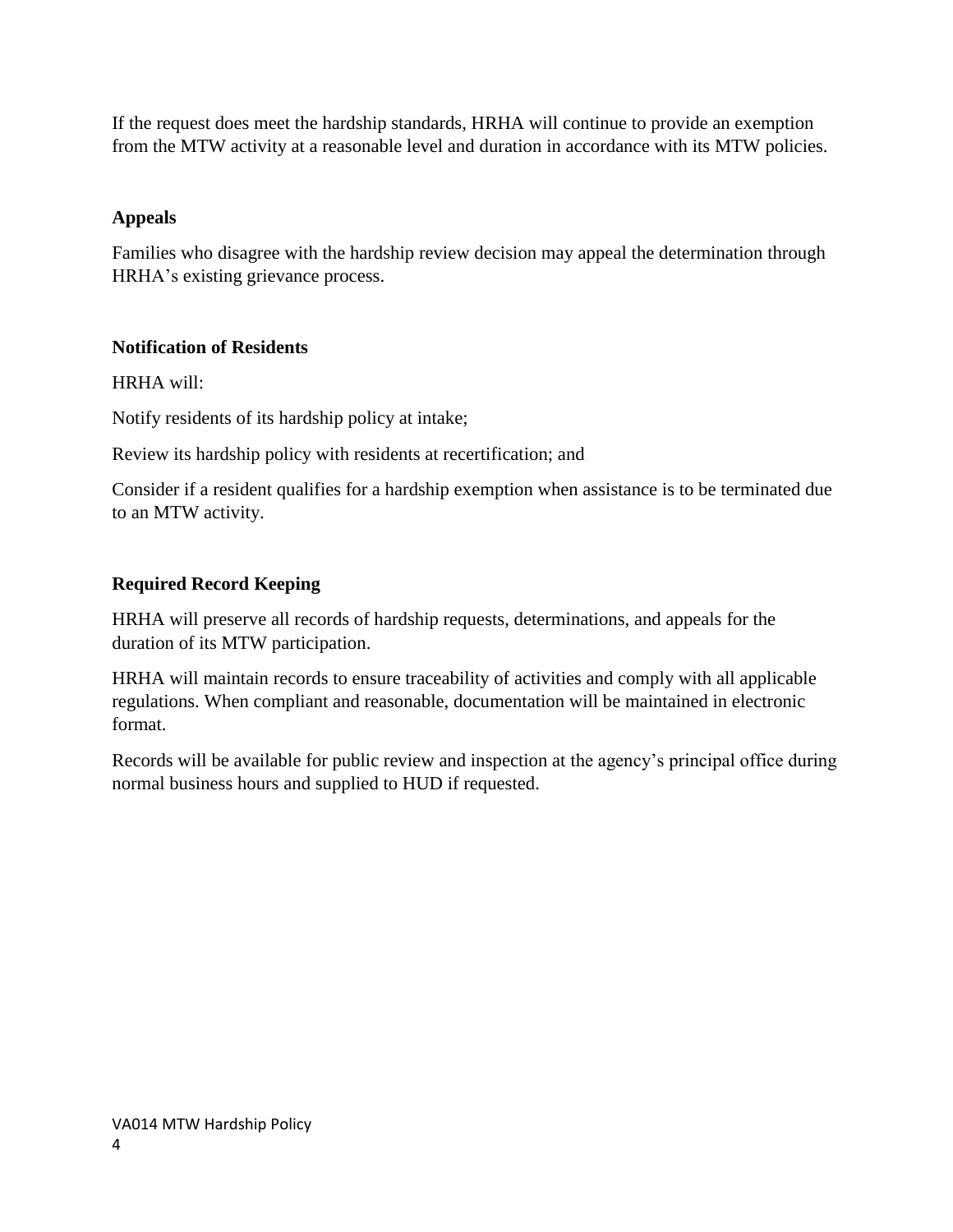# **Feedback and Notes from Commerce and Lineweaver Annex Meetings May 28, 2021**

## **Commerce Village - 15 participants – 3:00 to 3:45pm**

? Question initially about lease every three years and cert.

Sandra overviewed triannual certifications and explained how income will impact rent. Explained zero rent cert. Explained current rent 30%, explained jump to 35%. Explained elderly/disabled deduction increase to compensate jump to 35%.

? asking for where can get more information. Sandra explained ACOP will be online.

Explained waiver to request rent adjustment if hardship.

Explained commerce waiving min rent. Commerce min rent is 0.

Explained don't worry about childcare or utilities.

Went back and overviewed all major changes again.

- Annual review to every three years. Will meet every year for tax credit property meeting. Starting Jan 1 that is your rent until annual review. If you start working after Jan 1 (except 0 income) rent will not change.
- Explained if lose job, can request rent decrease once per year.
- Explained inspections every two years.
- Percent increase and increased in allowance.

? Question: So none of the stimulus checks will impact rent going up? Sandra answers that is correct

? Question about when this will go in effect. Sandra explains annual reviews happening over next three years.

? Question about happening just here or all over city/state.

? Question about when this goes into effect again if someone just got a certification.

? Question about MtW, what is it and how does it work?

Sandra explains overview again. Clarifies MtW as name of designation/change.

? Question about combining elderly and disabled. Sandra clarifies \$1,500 max.

? Questions about Medicare. Sandra says ask Social Security Admin.

? Question about how big these changes are, city wide, state wide, country wide. Sandra clarifies this is for Harrisonburg Housing Authority.

Participant provided update on former resident.

? Question again about if moving to work means there is help to find work or if there is work requirement.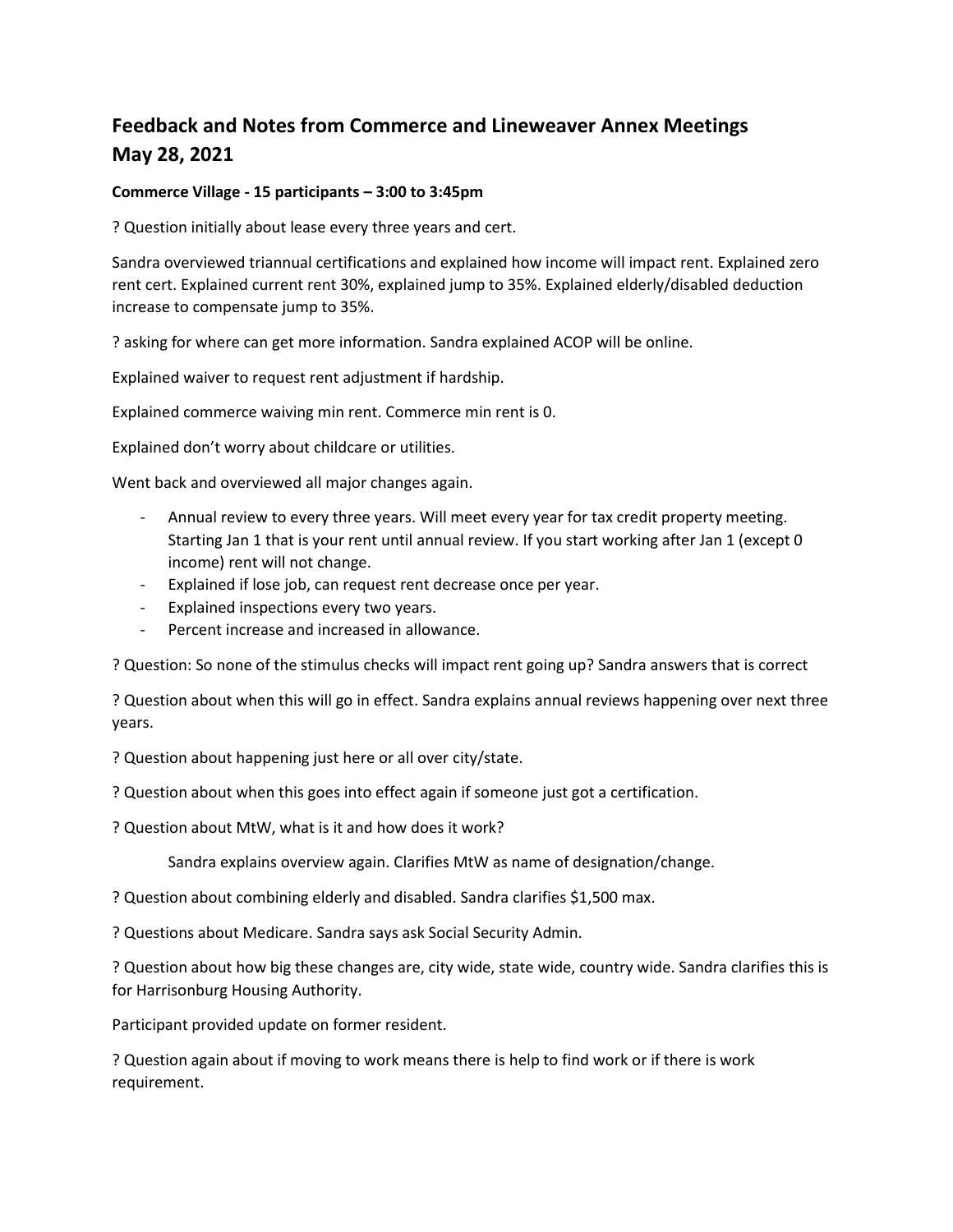Sandra clarifies and clarifies difference between meetings for tax credit responsibilities and certifications/income.

? Question about why it takes so long for someone to move in after someone moves out. Sandra clarifies process with Veterans Affairs.

Asks if any more questions.

Sandra offers some other general updates. CSB person, catered dinner.

Offered if any more questions they can come talk with her if not comfortable asking in group.

## **Lineweaver Annex Meeting – 11 participants - 4pm to 4:45pm**

Sandra clarifies that MtW does not mean forced work.

- Overviews process moving to triannual certs.

? Question about leases and certifications. Sandra clarifies lease every year but certification every three.

? Questions about difference between property manager and main office (Kristin).

Sandra overviews process with main office. Explains increase from 30% to 35% and adjustment in elderly/disabled deduction \$400 to \$1,500. Clarifies increase in income will not raise rent. Explains zero income.

? Question about asset raise and what counts as asset. Sandra clarifies not personal property.

? Will Lisa let us know if rent goes up? Sandra clarifies that Kristin handles amount of rent not Lisa.

? Question about if Waynesboro is involved in this. Sandra clarifies that they just do inspection.

? Question about how changes will effect if only income is SSI. Sandra clarifies 35%, disabled deduction.

? Question about minimum rent. Sandra clarifies minimum rent expectations.

Sandra explains that residents may fall into 2022, 2023, or 2024 years. Explained don't worry if no letter comes about certifications this year.

? Question about moving out of Lineweaver.

? Question about fair housing law changes. Sandra says unaware at this time.

Sandra explains inspections schedule.

Sandra explains income for family members under 20, education.

Asks if any final questions and offers opportunities to follow up, attend focus group, or speak with main office.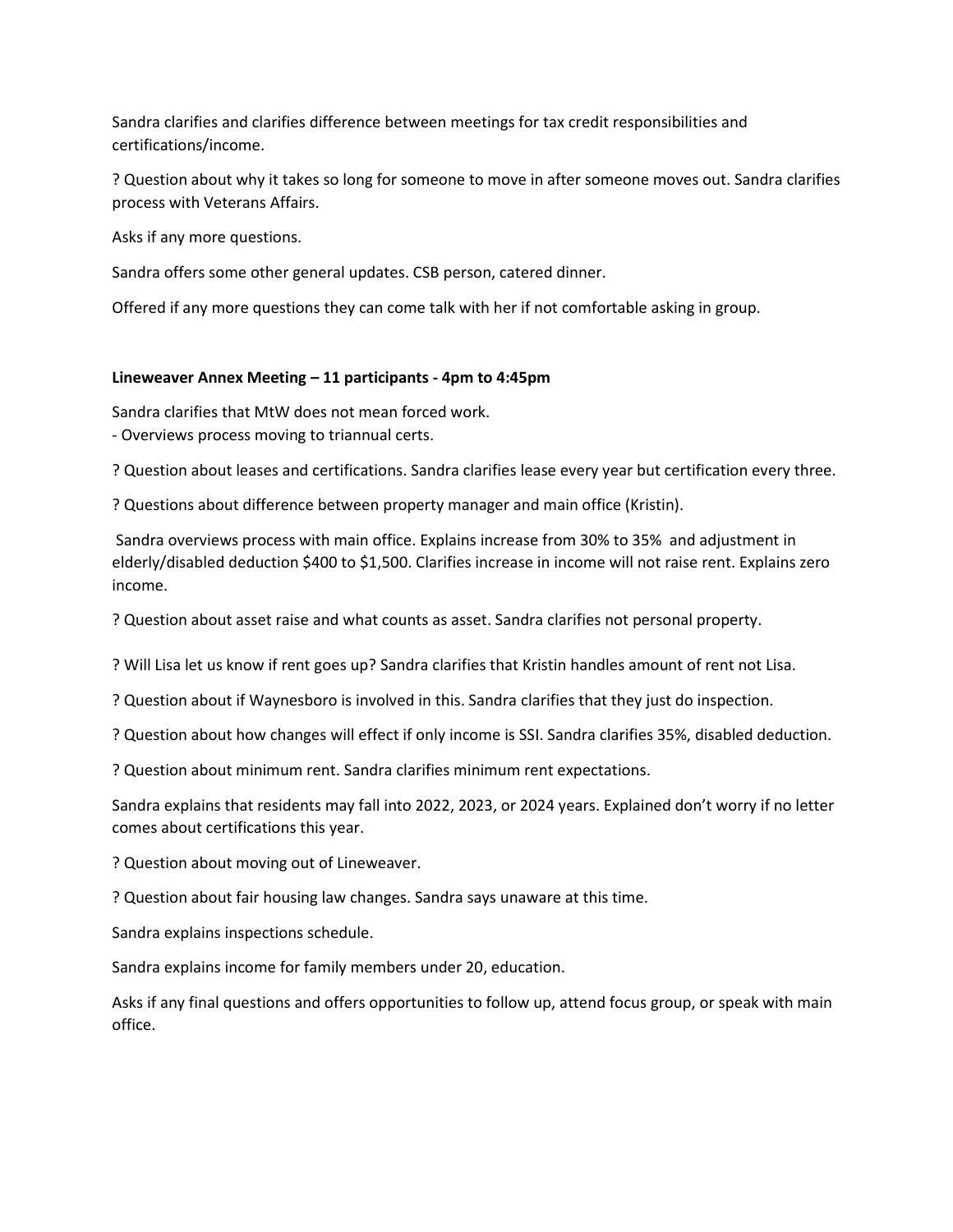# **MTW Community Stakeholder Comments – June 3, 2021- 10am-11:30am in Zoom meeting**

**Community Stakeholders:** John Whitfield, Blue Ridge Legal Services; Jerri Lee, First Step; Sandra Quigg, Boys and Girls Club; Jo Benjamin, United Way; Gayl Brunk, Valley Associates for Independent Living; Adam Yoder, HRCSB; Hannah Bailey, Strength in Peers; Ben Craig, Way to Go; Shannon Porter, Mercy House; Sabrina Herron, Mercy House; Noah Yoder, Mercy House.

**HRHA Staff:** Michael Wong, executive director; Liz Webb, HCV manager; Zoe Parakuo, family selfsufficiency coordinator; Everett Brubaker, resident services and communication coordinator; Kim Haines, grant coordinator.

Michael Wong gave an overview of the MTW program and HRHA's goals and activities.

? how is very low income measured; Michael explained current standards and breakdown of current residents

### **Educational goals:**

? on if GED incentive needs to be higher, depending on how many clients entering the program need to earn one; if many people need to earn it before other degrees then incentive maybe should be higher; points made that GED is harder to earn than high school diploma; require colleges attended to be accredited; Everett said maybe will break down GED into steps with incentives for each – HRHA will reexamine

? What counts as ESL completion – a course, certificate, what level of achievement; May want to clarify

? Who pays for GED and other degrees and vocational training; Zoe explained BRCC gives discounted tuition; clients can use escrow funds, and HRHA helps with course fees; HRHA will look at more ways to offset tuition and costs

### **Financial goals:**

? On credit repair how much improvement is needed to get incentive and how many times can people earn one; is a certain score required; should incentive process account for starting score for each person since many will be low; should maintaining an achieved score be required; do people have enough time in the program to improve score significantly; Michael said 720 is needed for homeownership; program lasts 5-6 years; HRHA will clarify incentive structure

? Where does money come from for incentives; Michael explained from fungibility of housing and admin funds from HCV program; incentives parallel current FSS program but provide a more immediate reward than escrow process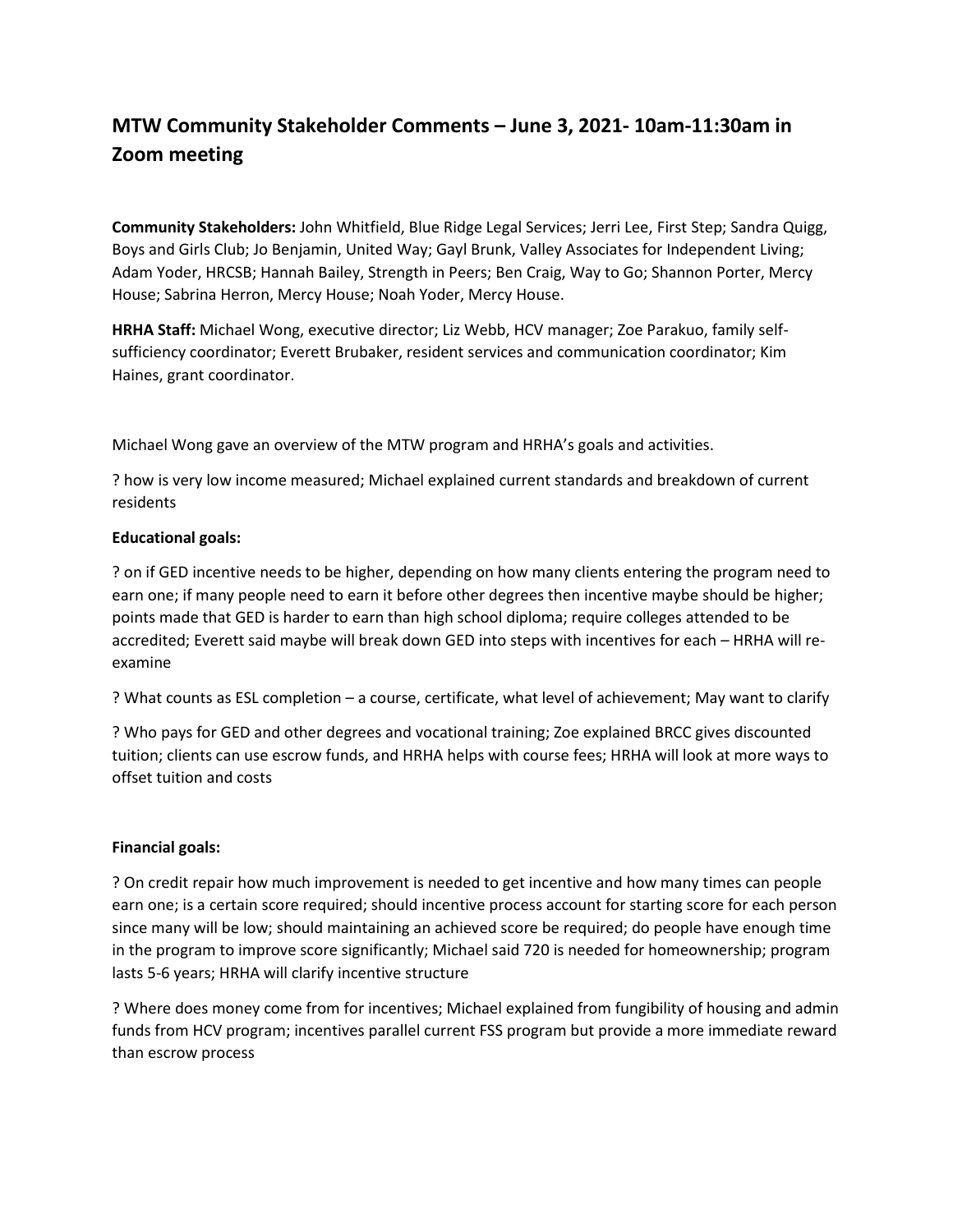? To get incentive do people have to stick to the budget they create or just participate in learning budgeting; what proof is required; will they use a budget tool or app or bank apps; many people do not use banks; Zoe and Everett said main goal is to teach budgeting and monthly expense tracking; goal is to coach and educate, not penalize; Michael mentioned free financial literacy classes and resources

Commenters like financial literacy as a powerful skill to have; like the move away from a punitive approach to coaching model

### **Employment:**

? are incentives for full time work only; for staying with the same employer; what about flex jobs; or minimum hours per week at any jobs; encourage work at same employer to achieve FT job with benefits; tiered options for short term gig work vs long term FT work; HRHA will clarify standards

#### **Homebuyer readiness:**

Everett explained rent to buy courses that clients take now online; they have no fees

#### **Family wellness:**

? Increase incentives to include nutrition, physical wellness, well baby checks, classes for pregnant couples; immunizations; can clients get to the medical office; do clients view health care as for illness only not for prevention; do people have insurance coverage; are incentives enough to overcome barriers to care.

Commenters liked the emphasis on mental health, which is often overlooked and not covered by insurance, and the focus on wellness. Michael said a holistic approach is one goal.

#### **FSS participation:**

Michael explained that currently clients get credit for meeting with staff; money goes into escrow monthly but most cannot be accessed until end of program; new model means funds could be available immediately; Everett said feedback from clients is some like that they cannot access the money easily.

? Can clients switch between escrow deposit or receiving a check each month; Everett said that is the ideal situation if that choice can be set up and managed easily; tiered escrow is closest to traditional model; new model will allow earnings for people working but also earnings for those not working but completing other activities

? Consider incentives for kids' education and other kids' activities such as nutrition program at school

? Will incentives in practice be equitable between English speakers and ESL speakers; HRHA will evaluate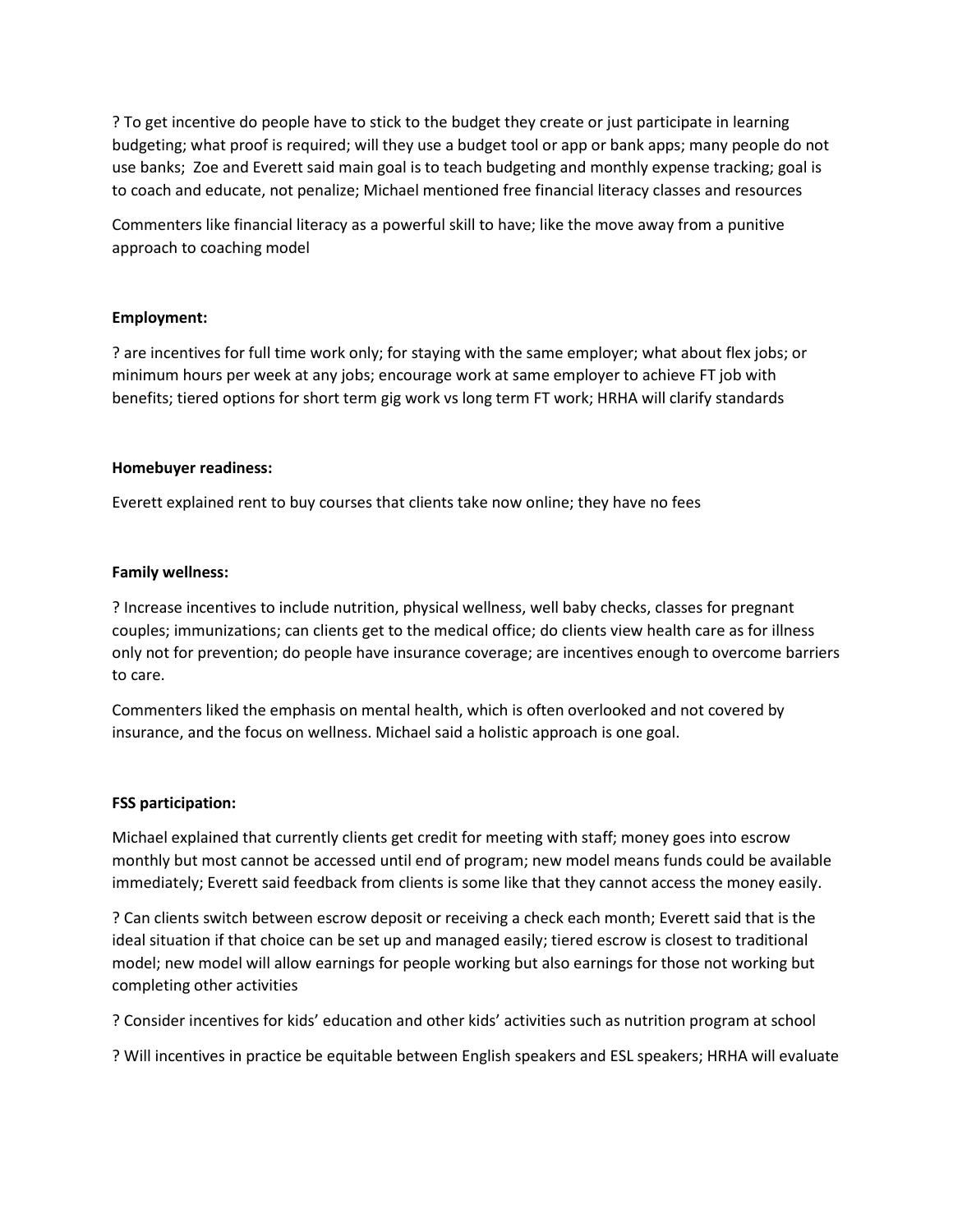### **Landlord incentives:**

? Can the time limit on finding a place to use voucher be increased given that meeting the current time frame is difficult; Michael said extensions were given for COVID but not allowed in MTW

? What efforts are made to persuade landlords averse to working with HRHA, especially large rental entities; Michael said HRHA did an analysis of small vs larger landlords; large property managers price out clients with management fees; HRHA does meet with landlords and realtors' association – they like HRHA but do not need us as they can get higher rent from others

? Can amount of voucher be increased; Michael explained there is some leeway but it has to be balanced with mandate to serve substantially the same number and types of clients

? Can city be influenced to mandate inclusionary zoning; stakeholder said that comment period on city zoning changes starts next week

Commenter likes help from housing coordinator to navigate voucher use in a timely manner

### **Cost savings:**

Michael explained the overall cost savings of the MTW changes and activities that will offset rent increases with a goal to be cost neutral to the extent possible – such as increasing some allowances and eliminating earned income disallowances. Increase to 2-year initial lease term in Franklin Heights explained.

Commenters wanted more info and details; Michael outlined sample rent and utility changes for different sized units and noted that was without considering the triennial certification that will allow clients to keep increases in income longer.

? Will removing child care deductions negatively impact families with children vs without children; is child care cost largely subsidized or discounted; should policy stay the same but be reworded to emphasize what is gained in MTW changes instead of what is lost; HRHA will consider.

? Will families be billed back for income increases at triennial certification; no

Commenters like elimination of school grant as income.

? Are MTW changes federal, state or local; Michael said they are local to improve outcomes and flexibility for customizing programs at participating PHAs. He explained lots of HRHA planned changes have been done at legacy MTW PHAs and resulted in increased client self-sufficiency and eliminated their need for subsidies more quickly.

Michael covered the timeline for MTW, including HRHA's implementation schedule; shared opportunities and avenues for more feedback through listening sessions and public comment period for supplement; stressed that HRHA wants to avoid unintended negative consequences of changes and that the program has the flexibility to make changes as it goes on.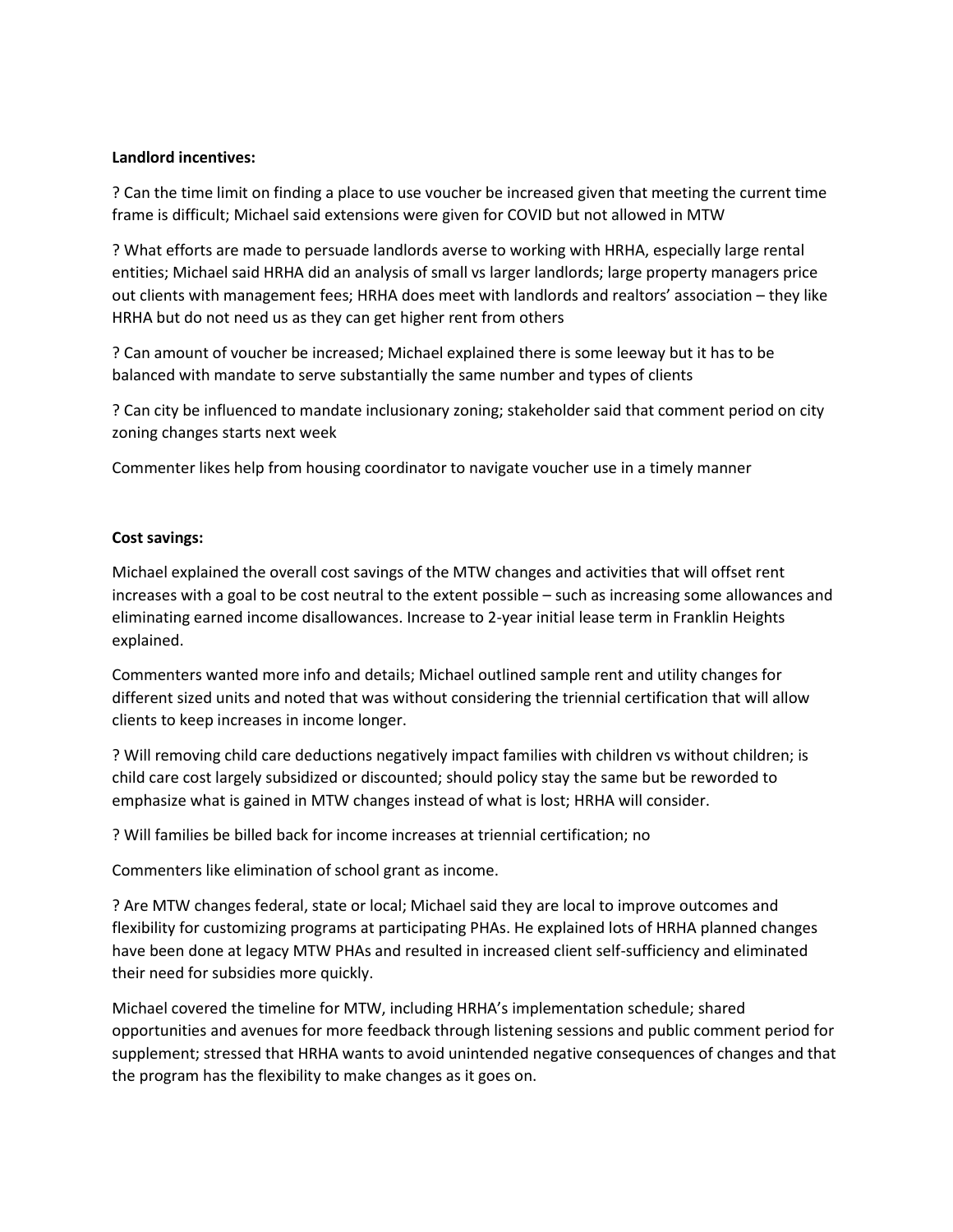Commenters want to be included in future discussions and suggested inviting Church World Service and Skyline Literacy to comment.

Commenters mentioned finding accessible housing is difficult and can take 3-4 months even for accessible student housing. Michael said HRHA is open to suggestions for working with landlords on long term contracts for accessible units or other options. He noted that building new housing is the core need and cannot be done without City Council approval.

Commenter said to consider paying people to spend more time at school with a goal of a higher income later may be effective. Noted that many trades pay higher than professional degrees in some fields.

Michael thanked everyone for the helpful feedback and thoughts.

See more comments from Zoom chat session below:

### **Comments in chat from Community Stakeholder meeting June 3, 2021 - 10am-11:30am**

10:28:09 From Everett Brubaker to Everyone : To clarify broadly these incentives are open to ~90 participants who are participants in the Family Self-Sufficiency program. The traditional escrow model provided monthly financial savings based on increases in rent in from program start. The calculation is confusing, and based soley on increases in income. This transition to incentive opens escrow earnings to more participants and helps provide building blocks in a variety of self-sufficiency areas.

10:33:24 From B. Craig to Everyone : Circling back to the Educational Wellness: Specifically, the requirement for obtaining a "Certificate" to receive the incentive; you might want to clarify the achievement associated with the award. For example, there are Master's programs where can earn a certificate, but not a full Master's degree. Master's certificates are like a solid sampling of a full Master's degree program.

10:34:44 From Everett Brubaker to Everyone : Thanks Ben!

10:36:25 From Everett Brubaker to Everyone : Ben you all use an online module set with WaytoGo participants yea?

10:37:23 From Jo Benjamin to Everyone : Brad Barnett in Financial Aid at JMU offers a class on basic budgeting and finance that is excellent.

10:38:20 From Gayl Brunk to Everyone : YES!! Brad Barnett is awesome!!!

10:38:47 From B. Craig to Everyone : Yes! F&M Bank (and BB&T) use an EverFi on-line system: http://atwork.everfi.net/fmbank/login

10:42:02 From Everett Brubaker to Everyone : We would love more ideas on family wellness section!

10:44:33 From B. Craig to Everyone : Financial Wellness: I like the Financial Literacy piece as an incentive. I also appreciate securing a Checking Account (not easy for our clients to achieve!) at an FDIC lender as an incentive. This will help them obtain a loan for their first home; finance a car, etc. You could also link the "Checking Acct." to an additional incentive (e.g., no overdrafts.... overdrafts hurts a related item on our list: Credit)…. linking the two in a way.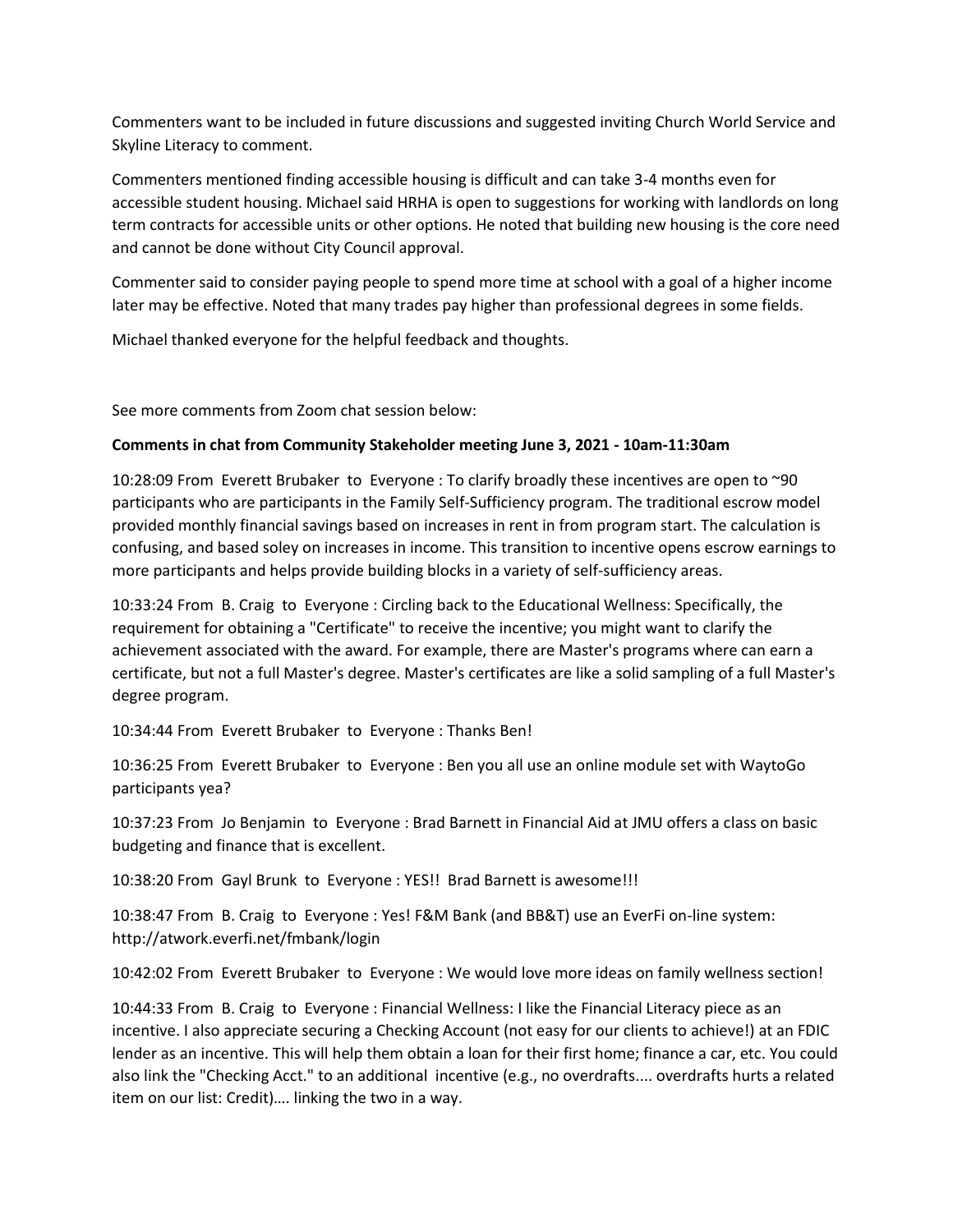10:46:27 From Noah to Everyone : Once they have a checking account, that provides another tool for budget/coaching. Simply going over a monthly bank statement and physically showing a household where their money is being spent can be extremely helpful

10:46:51 From Everett Brubaker to Everyone : Thank you both! Good thoughts.

10:48:23 From B. Craig to Everyone : Speaking of children: what about their educational success as an incentive under Family Wellness? E.g., improved grades, or maintaining high grades earns the HH an incentive. This helps to (hopefully) engage the parent further in their child's success at school.

10:49:01 From Jo Benjamin to Everyone : Happy to facilitate connections to community resources to help participants navigate obstacles to access for any of the incentive items we're discussing.

10:50:17 From Jo Benjamin to Everyone : Agree to consider incentives that focus on children. For families stuck in the cycle of generational poverty, helping kids break that cycle would be huge. Literally life-changing.

10:50:35 From Gayl Brunk to Everyone : Extension also has nutrition classes-at least used to-and nutritional classes.

10:50:56 From B. Craig to Everyone : ^^^ Exactly, Jo! A child's educational success can hopefully lead them out of poverty

10:51:36 From Jo Benjamin to Everyone : Incentives for pre-natal care for new/expecting parents?

10:52:35 From Sabrina Herron to Everyone : For financial literacy: I am currently working with DCCU about setting up financial literacy classes if that's something you all would also be interested in. The presenter is doing it via zoom but is providing light refreshments and we're offering residents a chance to win a grocery gift card for coming. Something you may want to look into :)

10:53:22 From Jo Benjamin to Everyone : Agreed, Ben. That's awesome, Sabrina! I would be interested in hearing more about that. Will email you.

10:53:27 From Everett Brubaker to Everyone : Thank you all. Sabrina we will follow up that is great!

10:53:34 From John Whitfield to Everyone : I know I haven't added anything to the conversation this morning, but I am interested in all this, for sure. Unfortunately, I have to drop off in order to make a presentation to the Warren County United Way at 11.

10:53:44 From Adam Yoder, HRCSB to Everyone : Will there be obstacles for non-english language speakers that we need to take into account in order for them to complete activities and earn these incentives? Is there equity between english and non-english speakers?

10:53:45 From Zoe Parakuo to Everyone : Thanks everyone, we will follow up.

10:56:41 From B. Craig to Everyone : I'm not super-familiar with the barriers to attracting landlords to participate in this program; but appears you have addressed some of them in your proposal.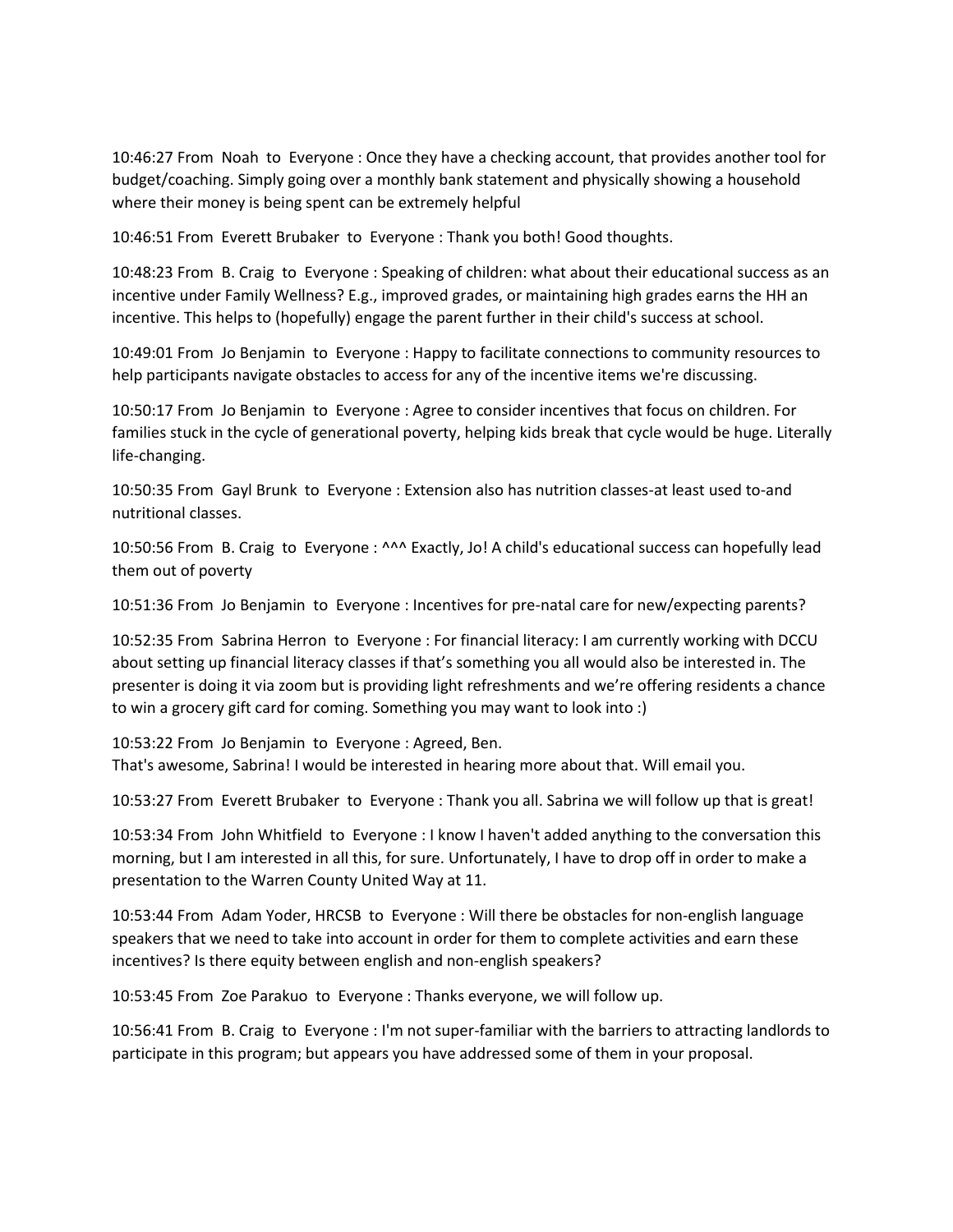10:59:50 From B. Craig to Everyone : Not something I anticipate this group to accomplish on its own, but I would like to see City of Harrisonburg enact an Inclusionary Zoning ordinance: require a given share of new construction to be affordable by people with low to moderate incomes.

11:00:37 From Jo Benjamin to Everyone : The City is getting ready to share their proposed changes to Zoning Ordinances to gather public comment. Watch for it in the coming weeks.

11:02:07 From B. Craig to Everyone : Good to know! Thanks, Jo.

11:02:14 From Jo Benjamin to Everyone : https://harrisonburgva.gov/zoning-subdivision-ordinancesupdate

See Milestones section - there are public open houses scheduled

11:09:42 From B. Craig to Everyone : Re-circling back to the Educational Wellness comment I made earlier: Also, might want to think about incentive structure based on what type of school attended (e.g., accredited; for-profit, etc.)…. certainly there is more value in a certificate/degree from a school like a EMU/BC/JMU vs. an institution like an American National University.

11:10:51 From B. Craig to Everyone : ^ Not laying any shade on a place like ANU, but the degree will bring higher earning potential if from an accredited, non-profit Higher ed institution

11:12:34 From Jo Benjamin to Everyone : There are some reputable accredited non-profit higher education institutions that offer online degrees that may be more accessible to working folks. There are some very shady for-profit online courses that do a very good job of pretending to be legit. It's a level of informational literacy to be able to tell the difference between the two and look for accreditation.

11:14:26 From Everett Brubaker to Everyone : Thanks Jo and Ben! Worth clarifying.

11:14:27 From Jo Benjamin to Everyone : Alongside this, agree with Adam about considerations for non-English speakers or English language learners and their ability to achieve any of those educational incentive points during the duration of the program.

Also, defining "ESL Completion" might be a good convo to have with Nelly Shenk at Skyline Literacy.

11:16:07 From B. Craig to Everyone : Agreed - Thanks, Jo! This program should educate participants about the differences between all of the varied higher-ed offerings so they can make an informed choice. Either way you slice it, higher-ed is costly and we don't want folks to pump their money into a program that will not launch them forward like they think

11:23:23 From Adam Yoder, HRCSB to Everyone : Gotta run. Thank you Michael, Everett and Zoe. Very hopeful and excited about this program's potential.

11:24:42 From Sandra Quigg to Everyone : Michael, you, Everett and Zoe have done a great job of making the program mostly positive-based rather than punitive. Nicely done.

11:25:12 From B. Craig to Everyone : Yes! Great job. You obviously put a lot of research hours and thought behind all this.

11:26:11 From Jo Benjamin to Everyone : Appreciate the opportunity to give feedback! MTW is moving in a good direction. :-)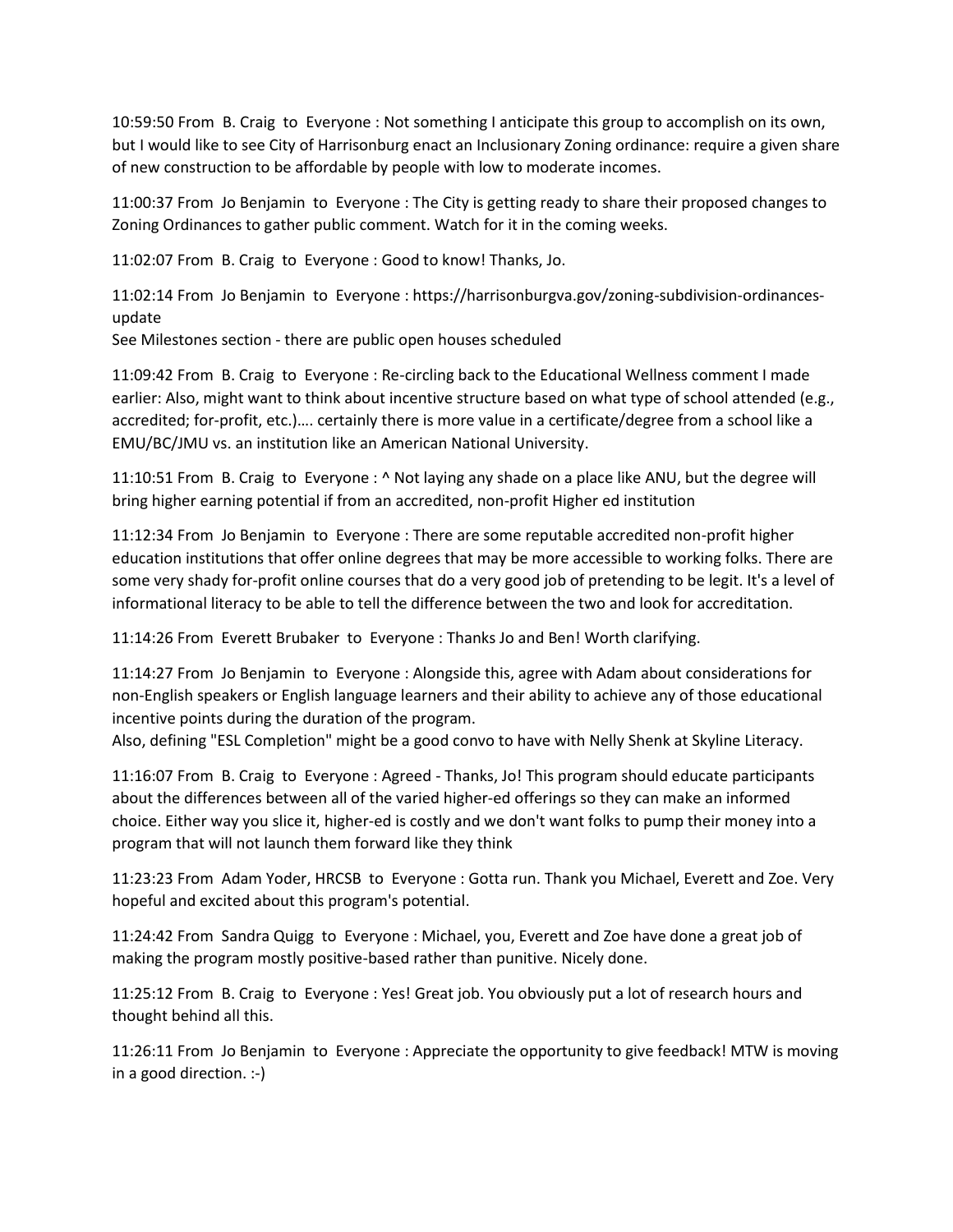11:27:28 From Everett Brubaker to Everyone : Also deserving of recognition are Kim Haines on this call who is handling the grant reporting requirements and the HCV team led by Liz Webb who did much of the work researching what proposals make sense for our residents, participants, and staff. Additional staff like Sandra have also been instrumental!

11:35:46 From Shannon Porter to Everyone : Thanks Michael... it looks very promising

11:36:31 From Noah to Everyone : I need to go as well, but great seeing you all again and thank you! Looking forward to the next time

# **Call Backs and Phone Conversation Feedback**

Per Kristin

**MtW Call Backs or Phone Conversation Feedback/Question Template:** 

Date: 6/8/2021

Participant Voucher/residence (Lineweaver, FH, HCV, etc): Lineweaver, resident mom

Questions or confusions regarding MtW: Concerns about rent increasing

Feedback on changes (list feedback and which change it relates to): Making sure the rent responsibility from 30% to 35% of adjusted income is not going to increase rent.

Per Everett **MtW Feedback:**  Date: June 10, 2021 In person conversation Participant Voucher/residence (Lineweaver, FH, HCV, etc): HCV and FSS Questions or confusions regarding MtW: n/a Feedback on changes (list feedback and which change it relates to): Feedback on FSS escrow: Supportive of new escrow models. Currently a high escrow earner in FSS (near \$25,000 cap) and recognizes value of traditional model for someone like herself who came into the program not working. However she did state, "I never felt involved in escrow. I knew nothing about how it was calculated or how it was done". She likes how clear the new system is and the different opportunities to earn escrow. Though given how much she makes in the traditional model she doubts she would transition to the new model. She is about to graduate as well.

Per Everett **MtW Feedback:**  Date: June 14, 2021 Phone conversation Participant Voucher/residence (Lineweaver, FH, HCV, etc): HCV and FSS Questions or confusions regarding MtW: Confusion around when new FSS program would start. Questions about what is needed to prove someone did incentives listed. Clarified proposals and start date in 2022.

Feedback on changes (list feedback and which change it relates to):